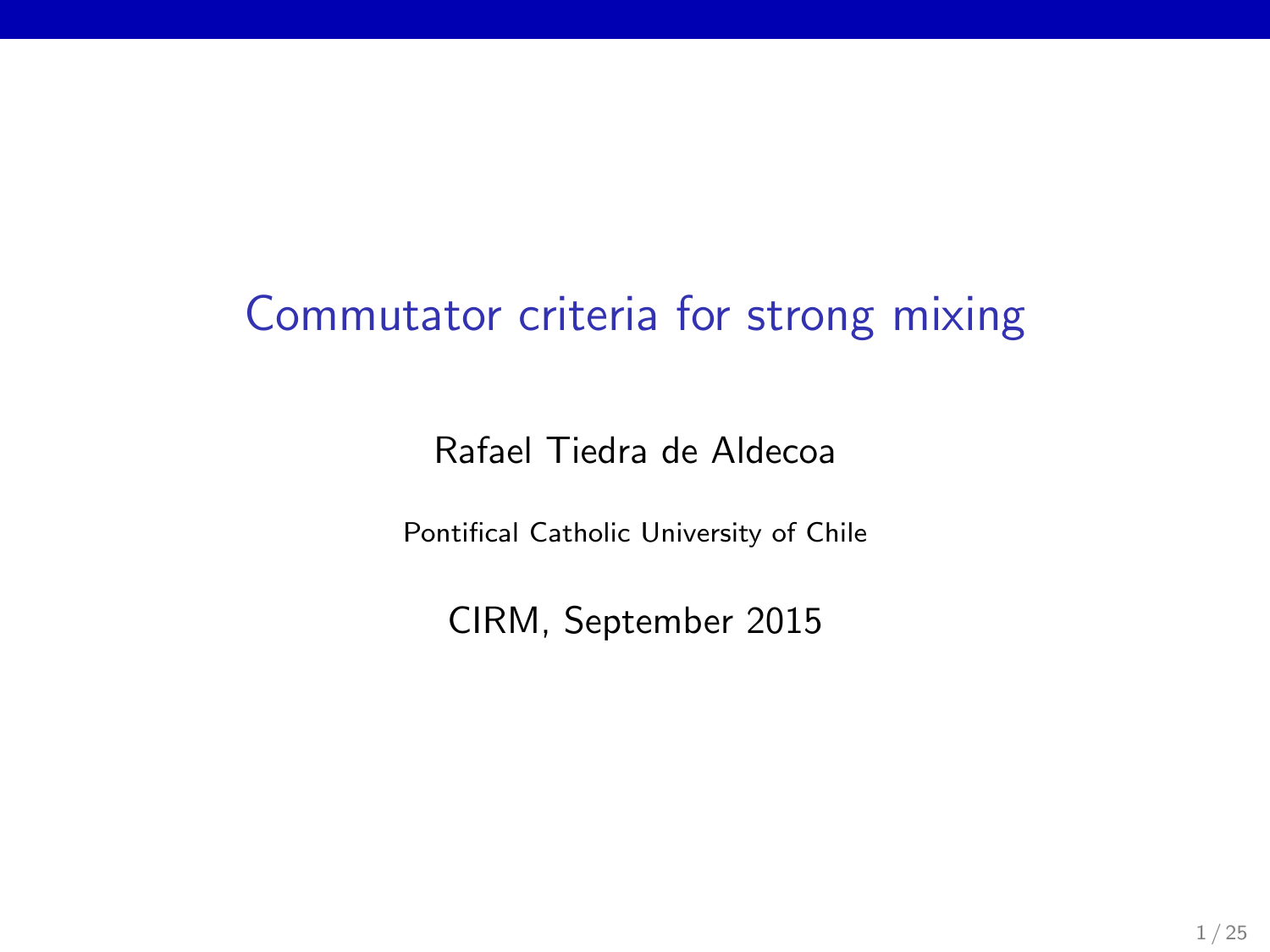# Table of Contents

- [Strong mixing](#page-2-0)
- [Commutators](#page-5-0)
- [Discrete groups](#page-8-0)
- [Continuous groups](#page-14-0)
- [Time changes of horocycle flows](#page-16-0)

#### **[References](#page-24-0)**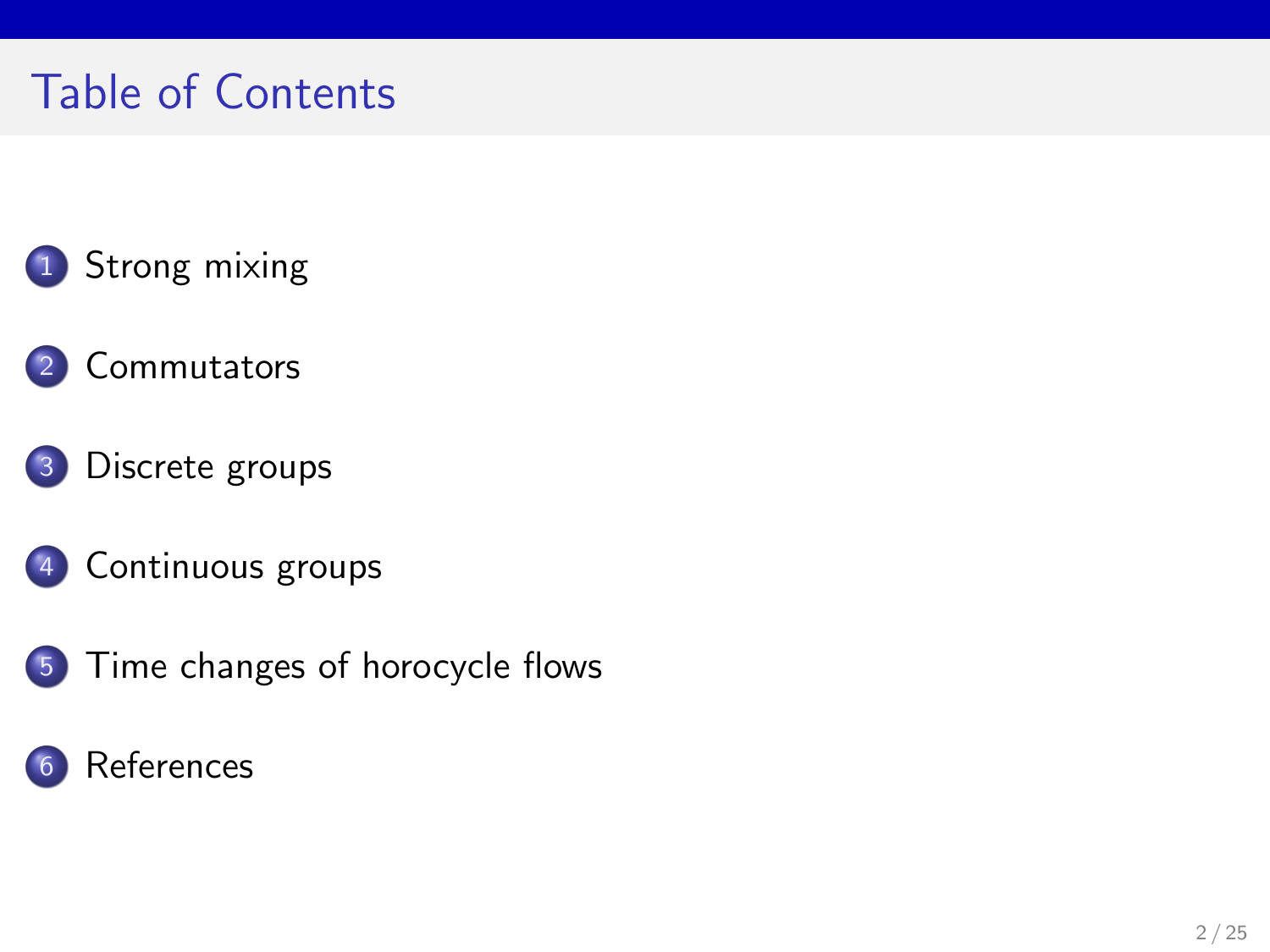# <span id="page-2-0"></span>Strong mixing

A unitary operator U in a Hilbert space  $\mathcal H$  is a surjective isometry:

$$
U^*U=UU^*=1.
$$

#### Example (Discrete group of unitary operators)

If U is a unitary operator in a Hilbert space  $H$ ,

$$
U_n:=U^n,\quad n\in\mathbb{Z},
$$

defines a discrete 1-parameter group of unitary operators.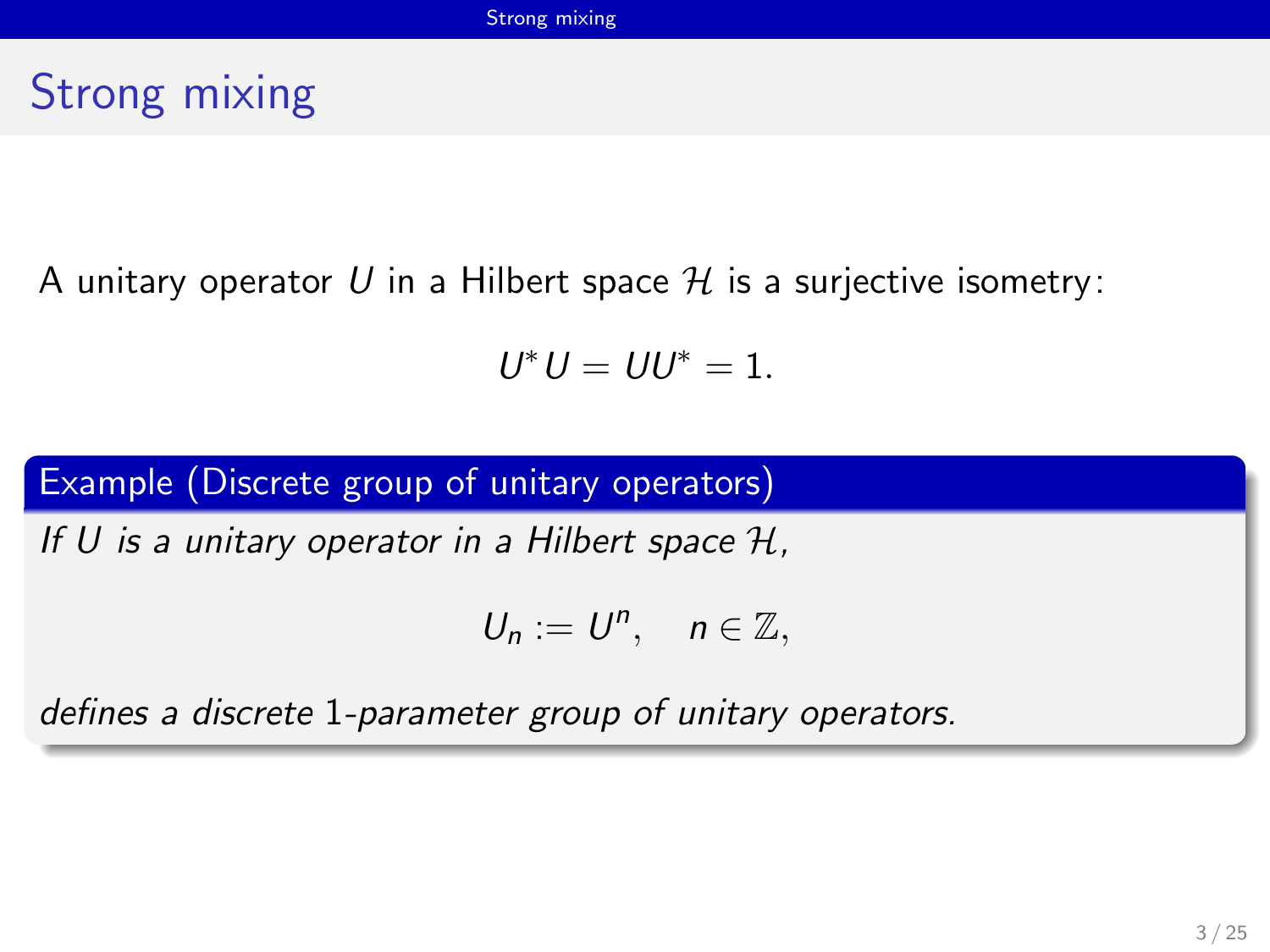#### <span id="page-3-0"></span>Example (Continuous group of unitary operators)

If H is a self-adjoint operator in a Hilbert space  $\mathcal{H}$ , then

$$
U_t := e^{-itH}, \quad t \in \mathbb{R},
$$

defines a strongly continuous 1-parameter group of unitary operators.

#### Example (Koopman operator)

If T :  $X \to X$  is an automorphism of a probability space  $(X, \mu)$ , then the Koopman operator

$$
U_T: L^2(X,\mu) \to L^2(X,\mu), \quad \varphi \mapsto \varphi \circ T,
$$

is a unitary operator.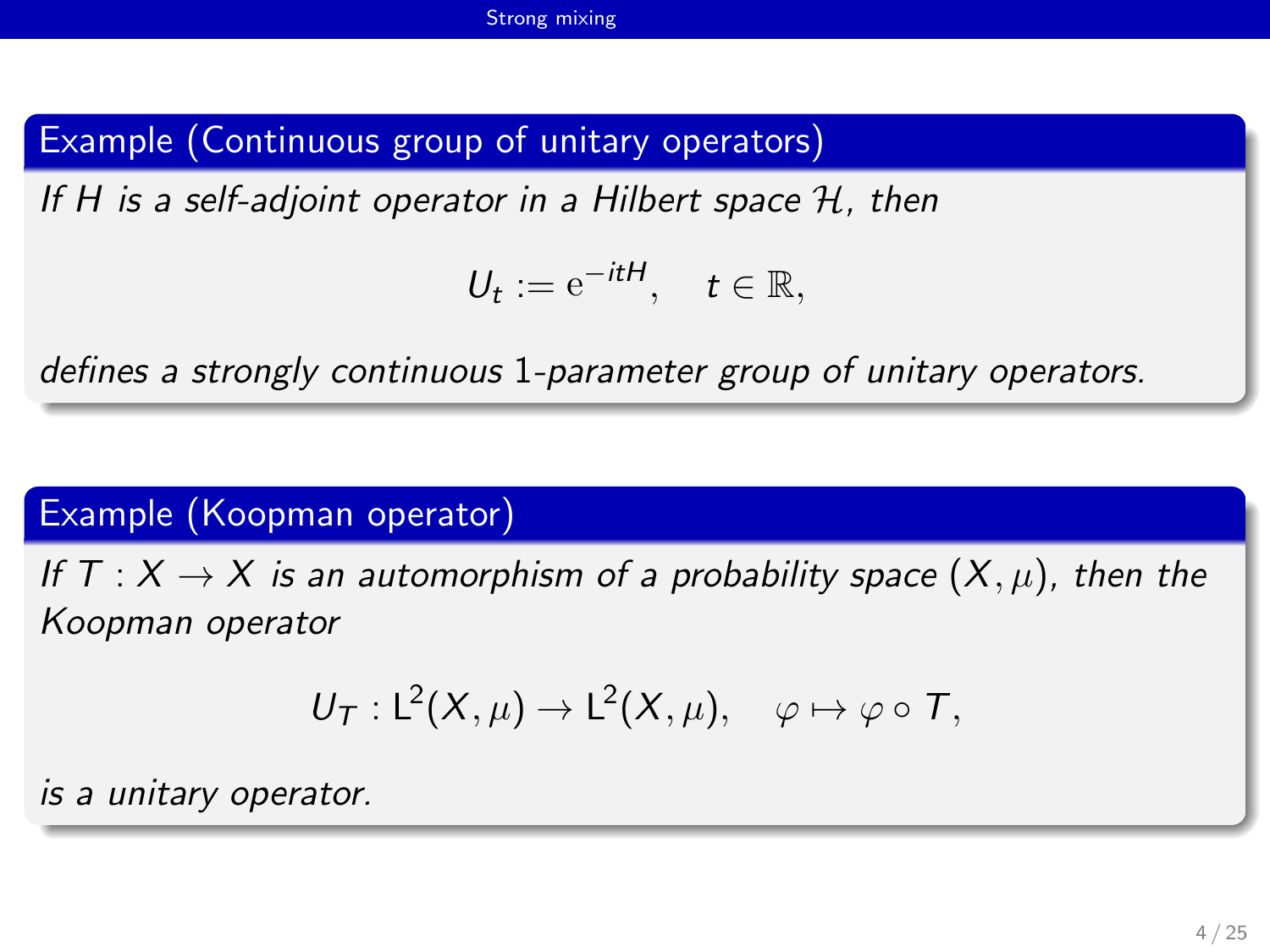<span id="page-4-0"></span>Ergodicity, weak mixing and strong mixing of an automorphism  $T: X \to X$  are expressible in terms of the Koopman operator  $U_T$ :

- T is ergodic iff 1 is a simple eigenvalue of  $U_T$ .
- $\bullet$   $\mathcal T$  is weakly mixing iff  $U_{\mathcal T}$  has purely continuous spectrum in  $\{\mathbb C \cdot \mathbf{1}\}^\perp$ .
- $\bullet$  T is strongly mixing iff

$$
\lim_{N\to\infty}\langle\varphi,(U_{\mathcal{T}})^N\varphi\rangle=0\quad\text{for all }\varphi\in\{\mathbb{C}\cdot\mathbf{1}\}^\perp.
$$

| a.c. spectrum in $\{C \cdot 1\}^{\perp} \Rightarrow \frac{\text{strong}}{\text{mixing}} \Rightarrow \frac{\text{weak}}{\text{mixing}} \Rightarrow \text{ergodicity}$ | strong | weak |  |  |
|----------------------------------------------------------------------------------------------------------------------------------------------------------------------|--------|------|--|--|
|----------------------------------------------------------------------------------------------------------------------------------------------------------------------|--------|------|--|--|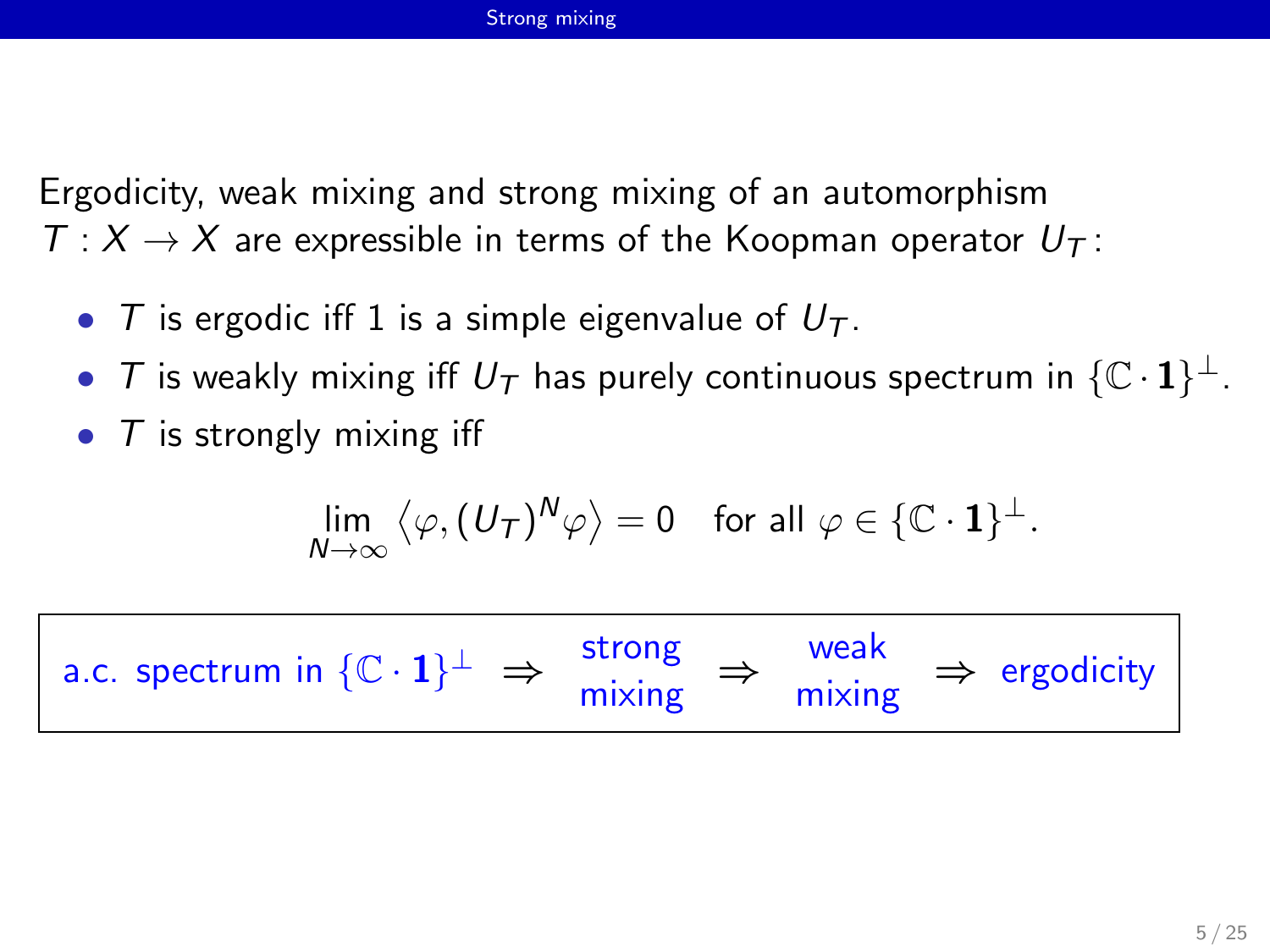### <span id="page-5-0"></span>**Commutators**

- H, Hilbert space with norm  $\|\cdot\|$  and scalar product  $\langle \cdot, \cdot \rangle$
- $\mathscr{B}(H)$ , bounded linear operators on  $\mathcal{H}$
- A, self-adjoint operator in  $H$  with domain  $D(A)$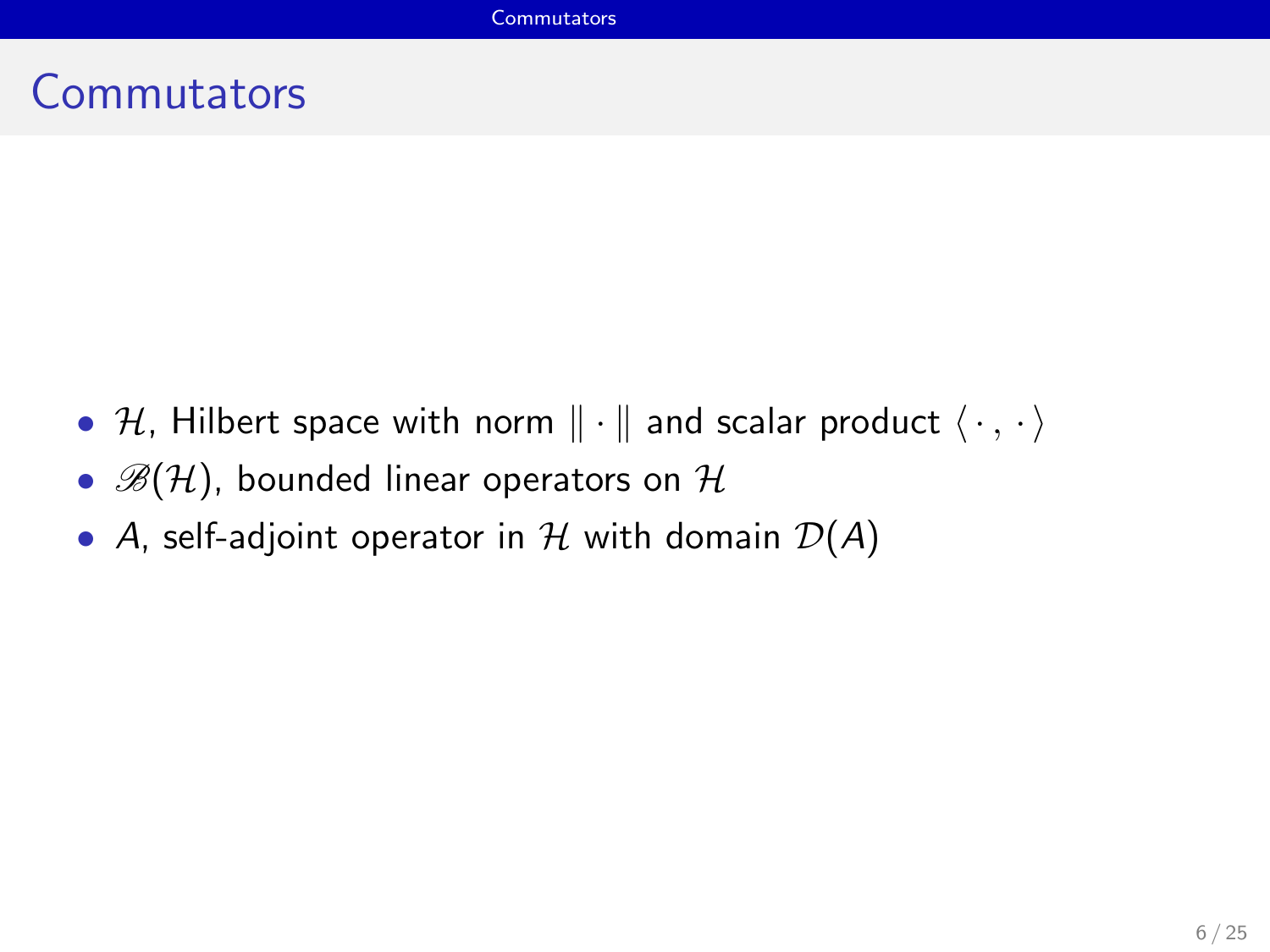#### <span id="page-6-0"></span>Definition

An operator  $S\in \mathscr{B}(\mathcal{H})$  satisfies  $S\in \mathsf{C}^k(A)$  if

$$
\mathbb{R} \ni t \mapsto e^{-itA} \mathcal{S} e^{itA} \in \mathscr{B}(\mathcal{H})
$$

is strongly of class  $\mathsf{\mathcal{C}}^{\mathsf{k}}.$ 

 $\mathcal{S}\in\mathcal{C}^1(A)$  if and only if

$$
\big|\langle A\varphi,S\varphi\rangle-\langle\varphi,SA\varphi\rangle\big|\leq{\rm Const.}\|\varphi\|^2\quad\text{for all }\varphi\in\mathcal{D}(A).
$$

The operator corresponding to the continuous extension of the quadratic form is denoted by  $[S, A]$ , and one has

$$
[iS, A] = \mathsf{s} - \frac{\mathrm{d}}{\mathrm{d}t}\Big|_{t=0} e^{-itA} S e^{itA} \in \mathscr{B}(\mathcal{H}).
$$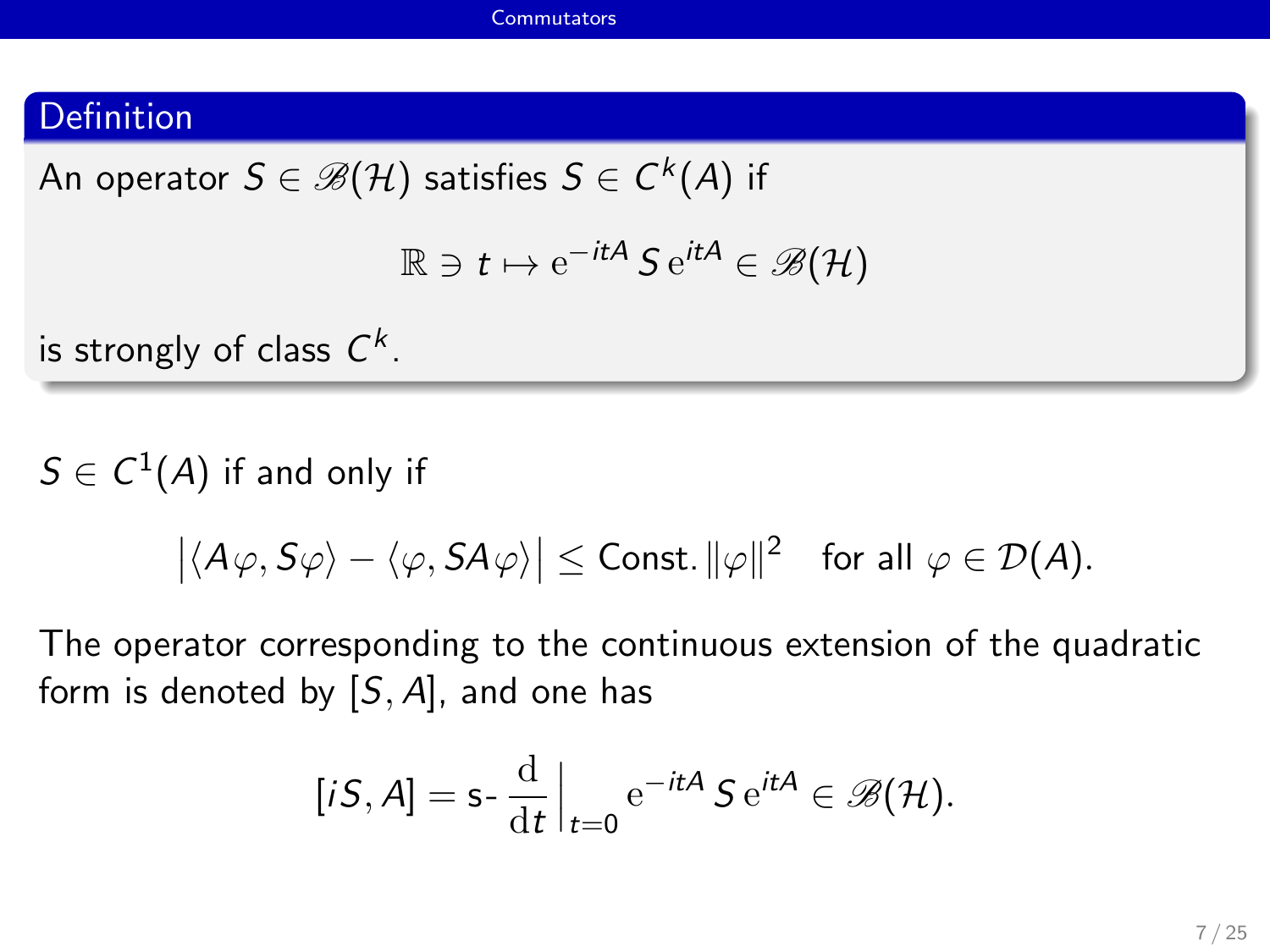#### <span id="page-7-0"></span>Definition

A self-adjoint operator  $H$  in  ${\mathcal H}$  is of class  $C^k(A)$  if  $(H-z)^{-1}\in C^k(A)$  for some  $z \in \mathbb{C} \setminus \sigma(H)$ .

If H is of class  $C^1(A)$ , then

$$
[A,(H-z)^{-1}]=(H-z)^{-1}[H,A](H-z)^{-1},
$$

with  $[H,A]\in\mathscr{B}\big(\mathcal{D}(H),\mathcal{D}(H)^*\big)$  the operator corresponding to the continuous extension to  $D(H)$  of the quadratic form

$$
\mathcal{D}(H) \cap \mathcal{D}(A) \ni \varphi \mapsto \langle H\varphi, A\varphi \rangle - \langle A\varphi, H\varphi \rangle \in \mathbb{C}.
$$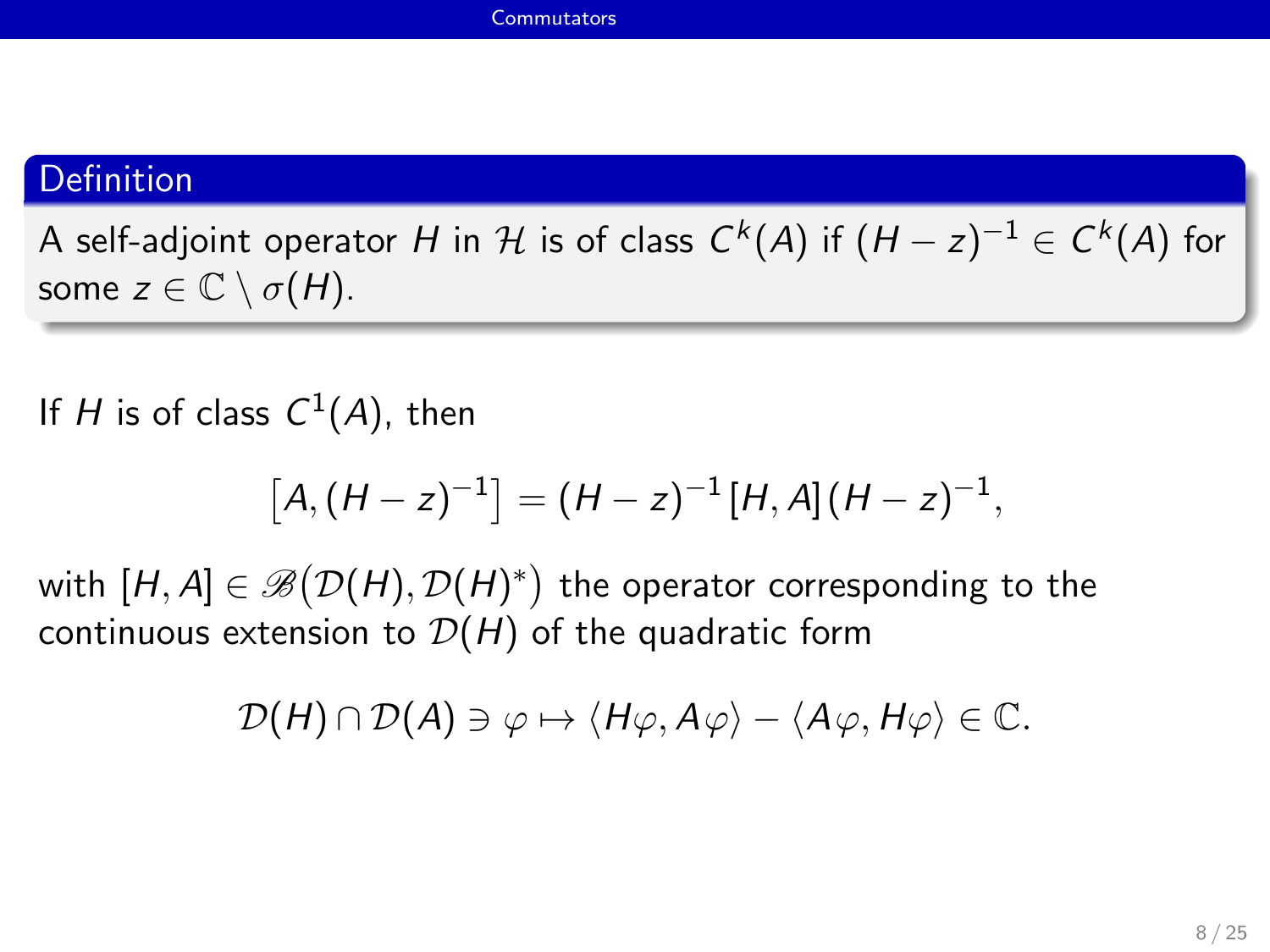## <span id="page-8-0"></span>Discrete groups

Theorem (Strong mixing for discrete groups)

Let  $U$  and  $A$  be a unitary and a self-adjoint operator in  $H$ , with  $U \in C^1(A)$ . Assume that

$$
D := \mathop{\sf s-lim}_{N \to \infty} \frac{1}{N} \sum_{n=0}^{N-1} U^n([A, U]U^{-1}) U^{-n}
$$

exists, and suppose that  $\eta(D)\mathcal{D}(A)\subset\mathcal{D}(A)$  for each  $\eta\in \mathcal{C}^\infty_\mathrm{c}(\mathbb{R}\setminus\{0\}).$ Then,

 $\mathsf{dim}_{\mathsf{N}\rightarrow\infty}\left\langle \varphi,\mathsf{U}^{\mathsf{N}}\psi\right\rangle =0$  for each  $\varphi\in\mathsf{ker}(\mathsf{D})^{\perp}$  and  $\psi\in\mathcal{H}$ , (b)  $U|_{\text{ker}(D)^{\perp}}$  has purely continuous spectrum.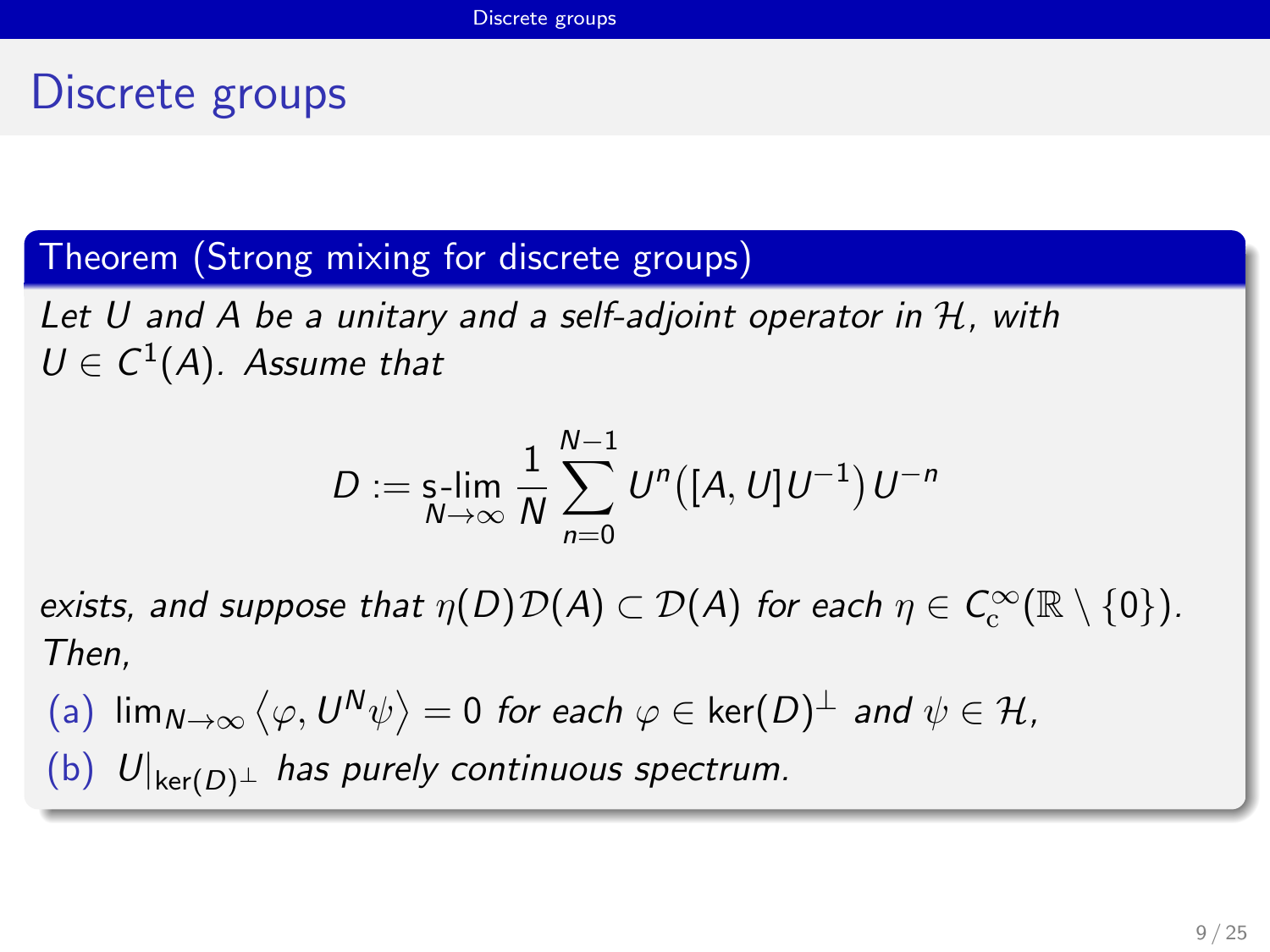- <span id="page-9-0"></span>•  $D$  is bounded and self-adjoint because it is the strong limit of bounded self-adjoint operators.
- $\eta(D)$  with  $\eta \in C^\infty_{\rm c}({\mathbb R} \setminus \{0\})$  is well-defined by functional calculus.
- $DU^n=U^nD$  for each  $n\in\mathbb{Z}$ . So, ker $(D)^\perp$  is a reducing subspace for U, and  $U|_{\text{ker}(D)^{\perp}}$  is a unitary operator.
- Point (b) is a simple consequence of point (a).
- Point (b) could be compared with the Virial theorem for unitary operators  $( \text{`` } C^1(\mathcal{A}) + \cdots \text{''} \, \Rightarrow \, \text{continuous spectrum}).$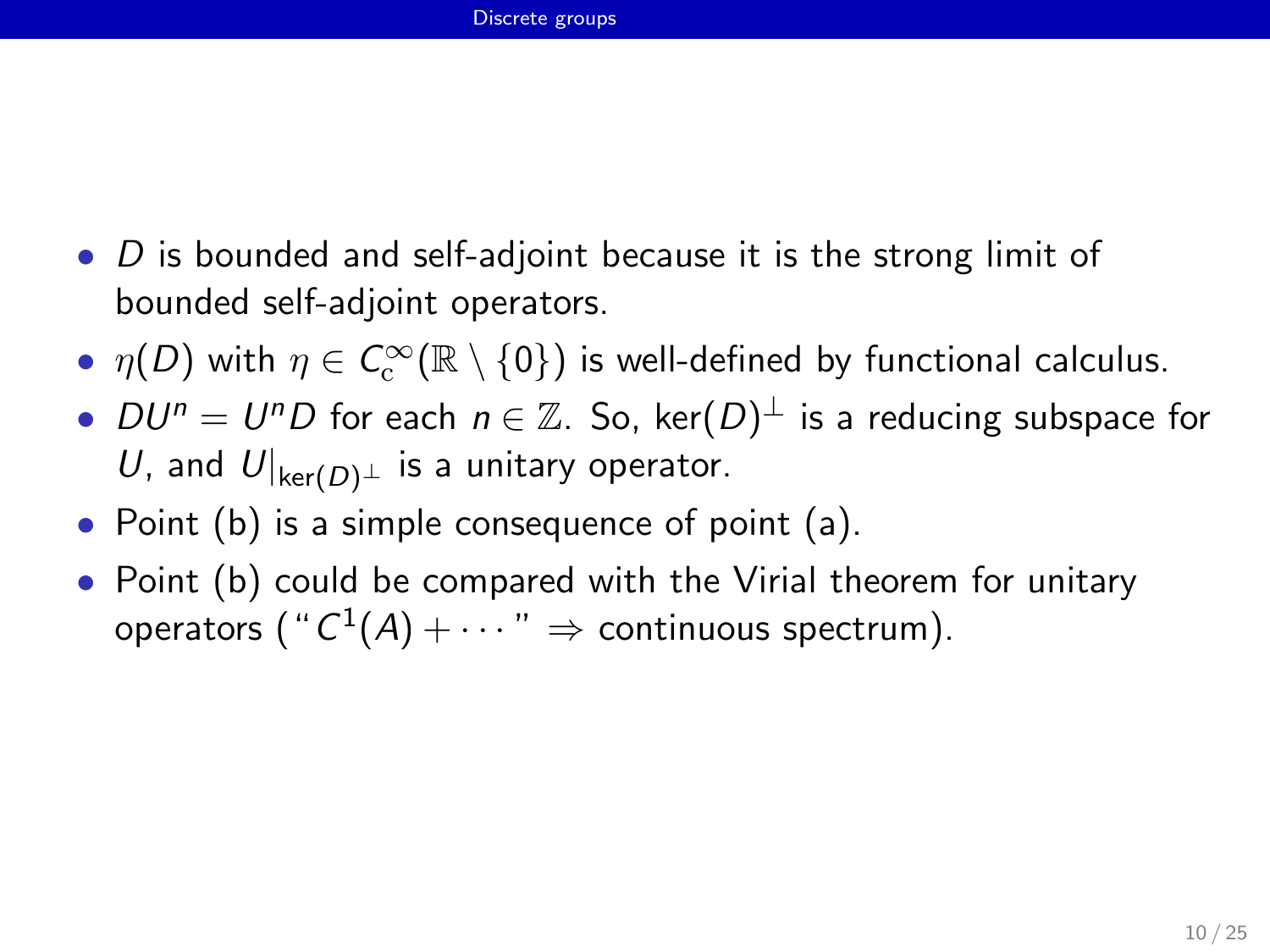<span id="page-10-0"></span> ${\sf Sketch\,\, of\,\, the\,\, proof\,\, of\,\, (a).}$  Since  $U\in C^1(A),$  one has  $U^N\in C^1(A)$  with

$$
[A, U^N] = \sum_{n=0}^{N-1} U^{N-1-n}[A, U]U^n
$$
  
= 
$$
\left(\sum_{n=0}^{N-1} U^{N-1-n}([A, U]U^{-1}) U^{n+1-N}\right) U^N
$$
  
= 
$$
\left(\sum_{n=0}^{N-1} U^n([A, U]U^{-1}) U^{-n}\right) U^N
$$
  
= 
$$
ND_N U^N
$$

and

$$
D_N := \frac{1}{N} \sum_{n=0}^{N-1} U^n([A, U]U^{-1}) U^{-n}.
$$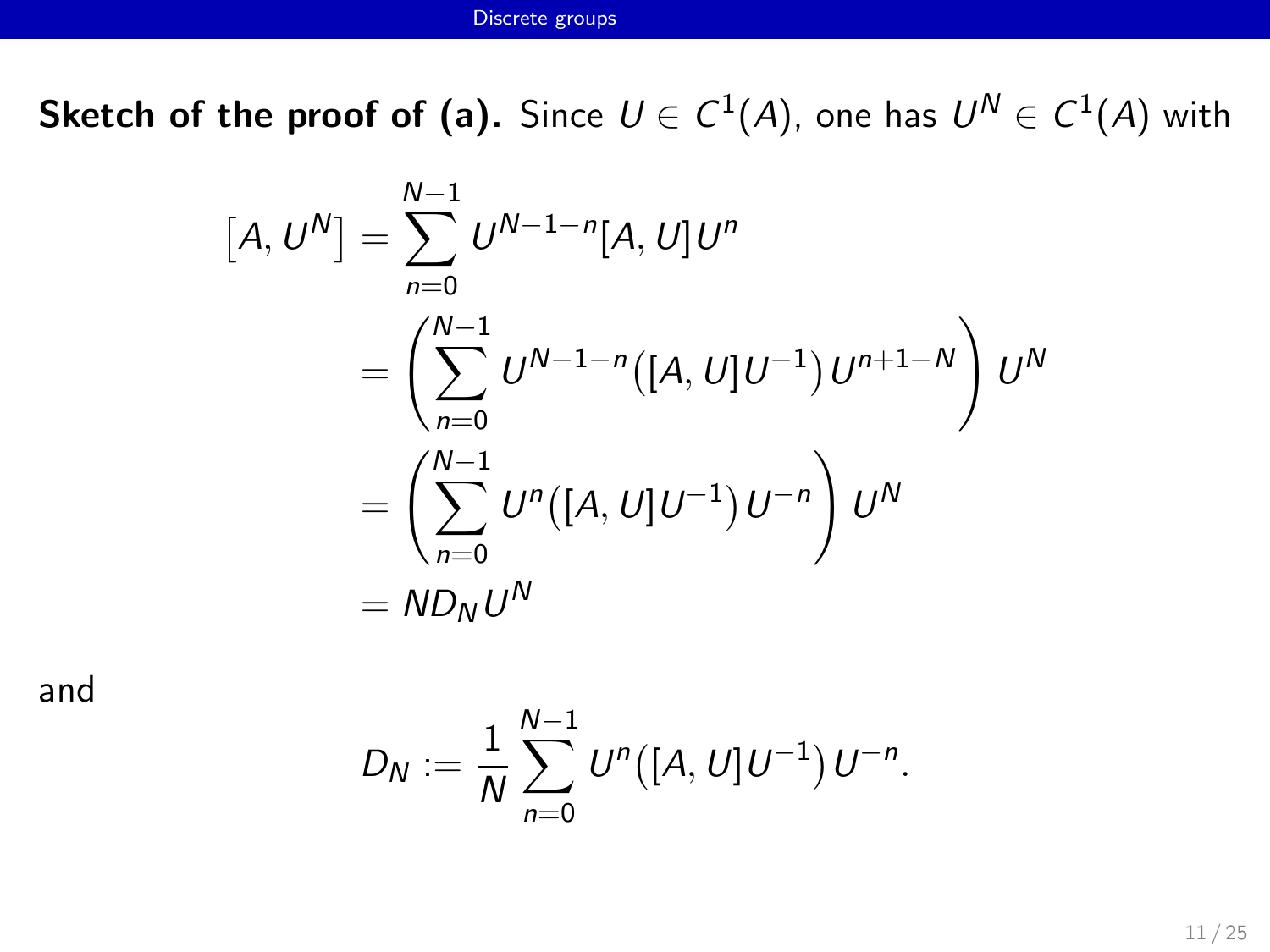<span id="page-11-0"></span>So, we have for  $\varphi = \eta(D)\varphi$  with  $\varphi \in \mathcal{D}(A)$  and  $\psi \in \mathcal{D}(A)$ 

$$
\begin{aligned}\n&|\langle \varphi, U^N \psi \rangle| \\
&= |\langle DD^{-1} \eta(D) \varphi, U^N \psi \rangle| \\
&\leq |\langle (D_N - D)D^{-1} \eta(D) \varphi, U^N \psi \rangle| + |\langle D^{-1} \eta(D) \varphi, D_N U^N \psi \rangle| \\
&\leq ||(D_N - D)D^{-1} \eta(D) \varphi|| \cdot ||\psi|| + \frac{1}{N} |\langle D^{-1} \eta(D) \varphi, [A, U^N] \psi \rangle| \\
&= ||(D_N - D)D^{-1} \eta(D) \varphi|| \cdot ||\psi|| \\
&+ \frac{1}{N} |\langle AD^{-1} \eta(D) \varphi, U^N \psi \rangle - \langle D^{-1} \eta(D) \varphi, U^N A \psi \rangle| \\
&\leq ||(D_N - D)D^{-1} \eta(D) \varphi|| \cdot ||\psi|| \\
&+ \frac{1}{N} (||AD^{-1} \eta(D) \varphi|| \cdot ||\psi|| + ||D^{-1} \eta(D) \varphi|| \cdot ||A \psi||),\n\end{aligned}
$$

which goes to 0 as  $N \to \infty$ .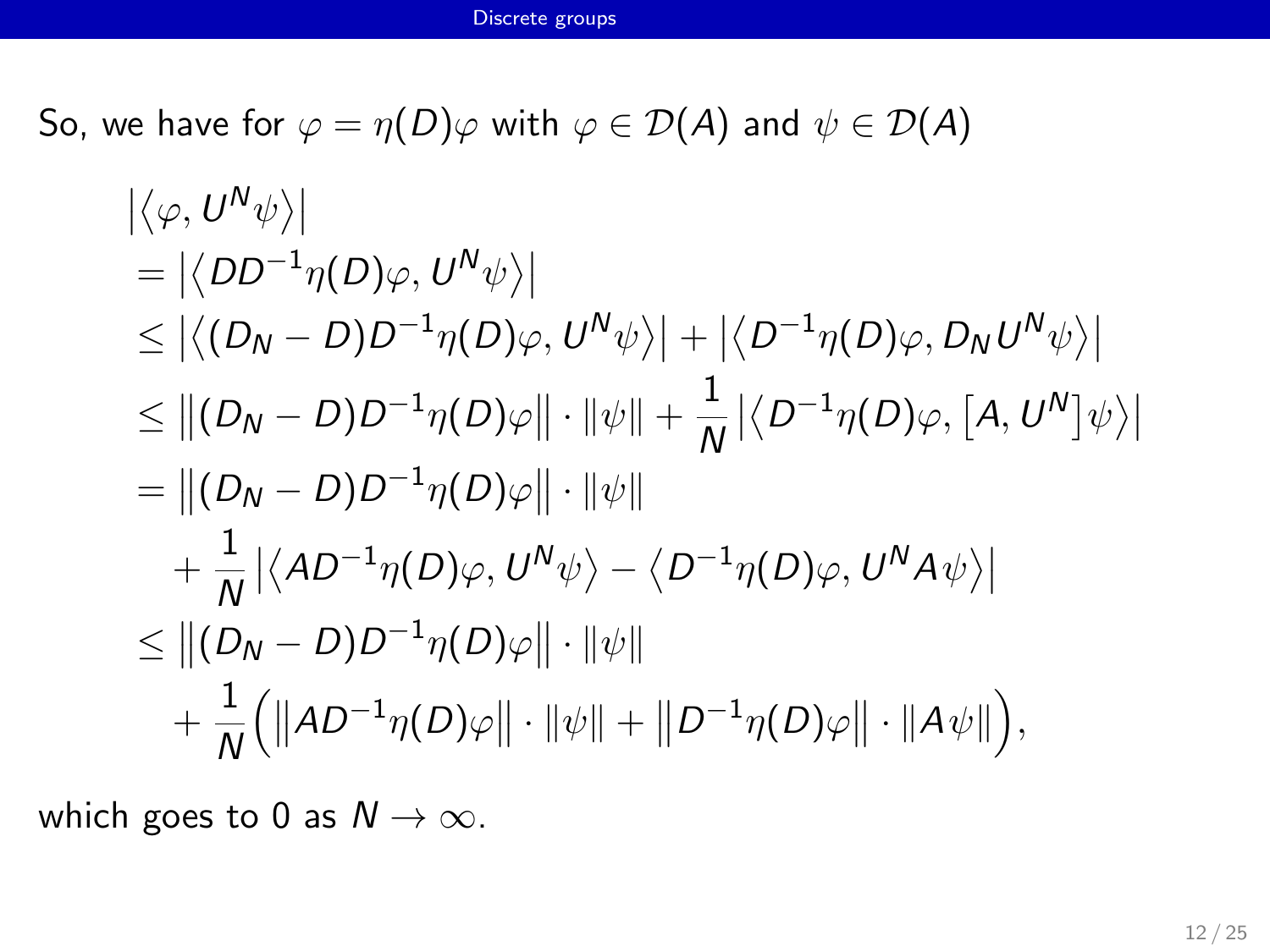#### <span id="page-12-0"></span>Remark

If 
$$
\sum_{N\geq 1} ||(D_N - D)\varphi||^2 < \infty
$$
 for suitable  $\varphi \in \mathcal{H}$ , then

$$
\sum_{N\geq 1} \big|\langle \varphi, U^N \varphi\rangle\big|^2 < \infty \quad \text{for all } \varphi \in \ker(D)^{\perp},
$$

and  $U|_{\text{ker}(D)^{\perp}}$  has purely a.c. spectrum.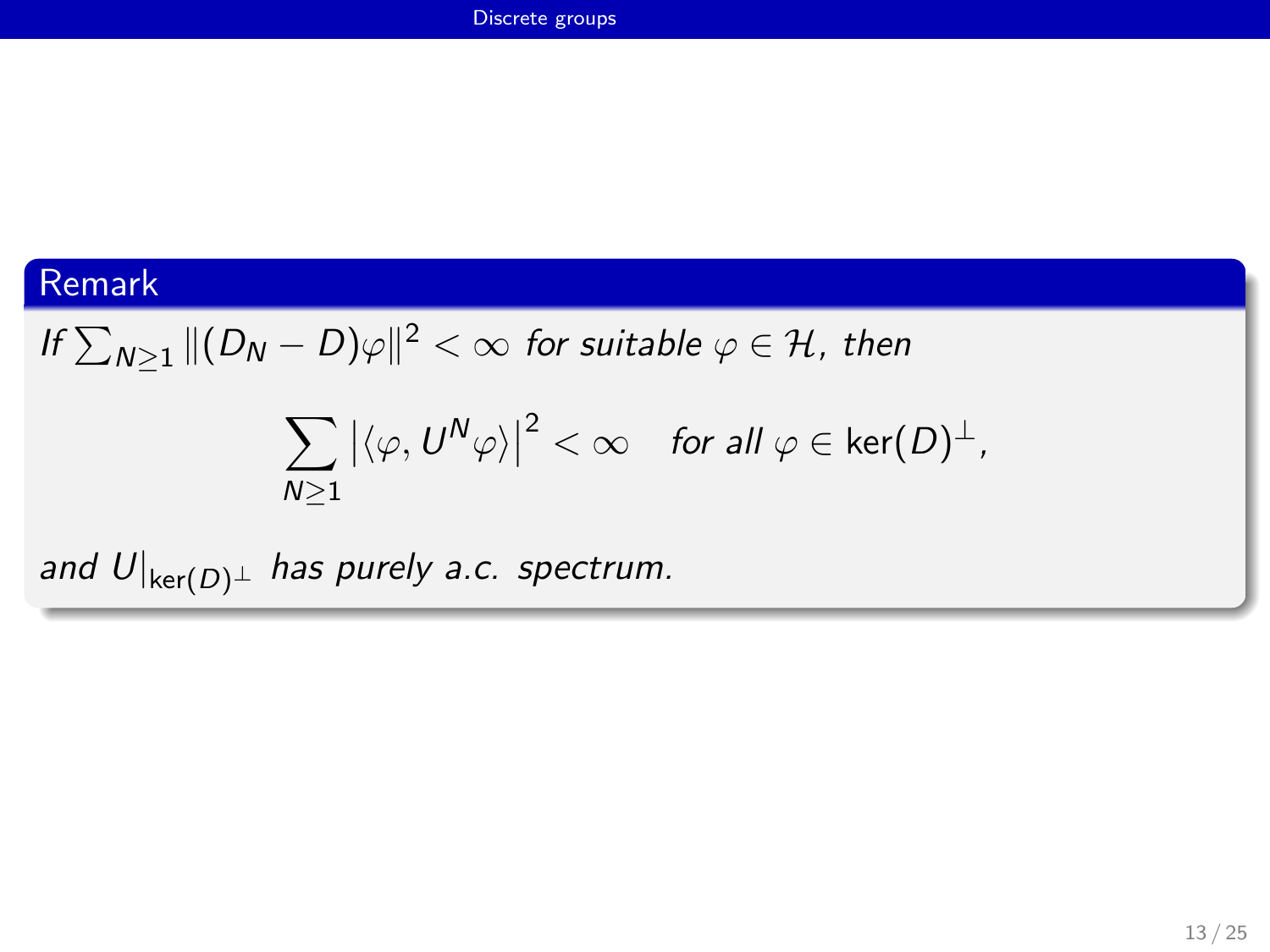### <span id="page-13-0"></span>Example (Skew products of compact Lie groups)

· · ·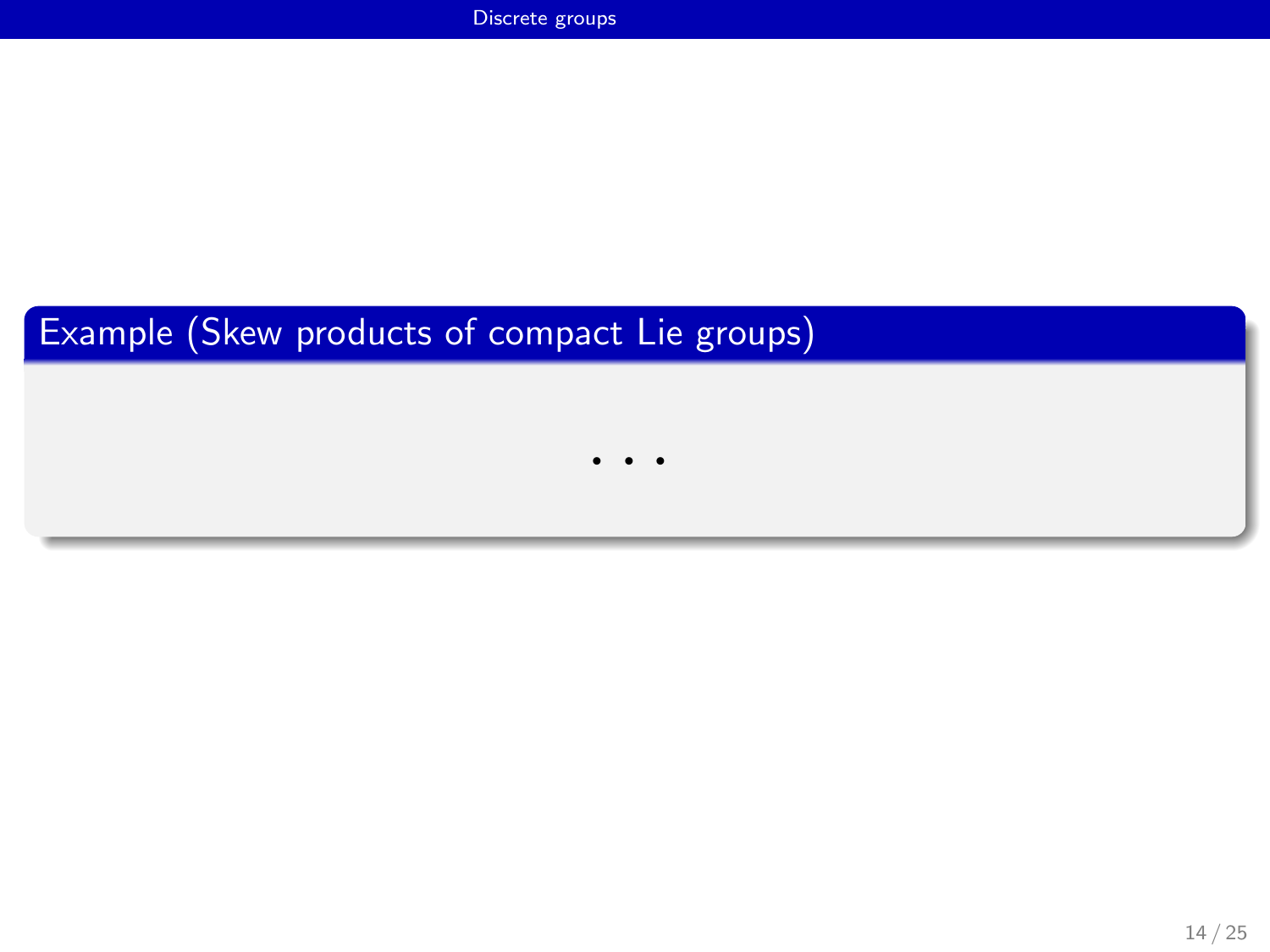# <span id="page-14-0"></span>Continuous groups

Theorem (Strong mixing for continuous groups)

Let H and A be self-adjoint operators in H, with  $(H - i)^{-1} \in C^1(A)$ . Assume that

$$
D := \mathsf{s}\text{-}\!\!\lim_{t \to \infty} \frac{1}{t} \int_0^t \mathrm{d} s \, \mathrm{e}^{isH} (H + i)^{-1} [iH, A](H - i)^{-1} \, \mathrm{e}^{-isH}
$$

exists, and suppose that  $\eta(D)\mathcal{D}(A)\subset\mathcal{D}(A)$  for each  $\eta\in \mathcal{C}^\infty_\mathrm{c}(\mathbb{R}\setminus\{0\}).$ Then,

 $\mathsf{dim}_{\mathsf{t}\to\infty}\,\big\langle\varphi,\mathop{\mathrm{e}}\nolimits^{-it\mathsf{H}}\psi\big\rangle=0$  for each  $\varphi\in\mathcal{H}$  and  $\psi\in\ker(D)^\perp$  , (b)  $H|_{\text{ker}(D)^{\perp}}$  has purely continuous spectrum.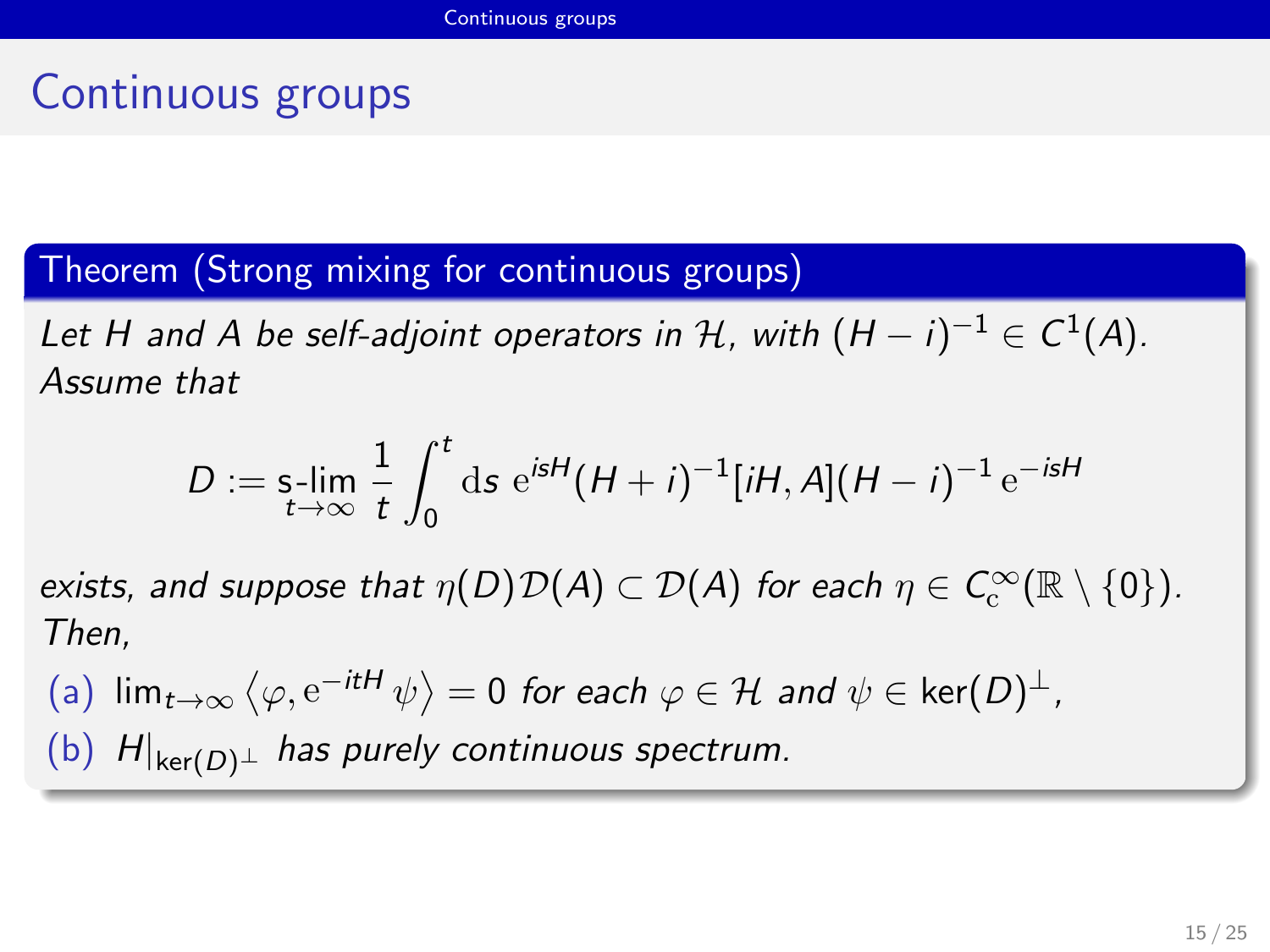#### <span id="page-15-0"></span>Example (Canonical commutation relation)

Assume that  $(H-i)^{-1}\in C^1(A)$  with  $[iH,A]=1.$  Then, for all  $t>0$ 

$$
D_t = \frac{1}{t} \int_0^t \mathrm{d}s \; \mathrm{e}^{isH} (H + i)^{-1} [iH, A] (H - i)^{-1} \mathrm{e}^{-isH} = (H^2 + 1)^{-1} = D
$$

and ker( $D$ ) = {0}. So, the theorem implies that H has purely a.c. spectrum. In fact, we have in this case the Weyl commutation relation

$$
e^{-itA} e^{isH} e^{itA} = e^{ist} e^{isH}, \quad s, t \in \mathbb{R}.
$$

Thus, Stone-von Neumann theorem implies that H has Lebesgue spectrum with uniform multiplicity.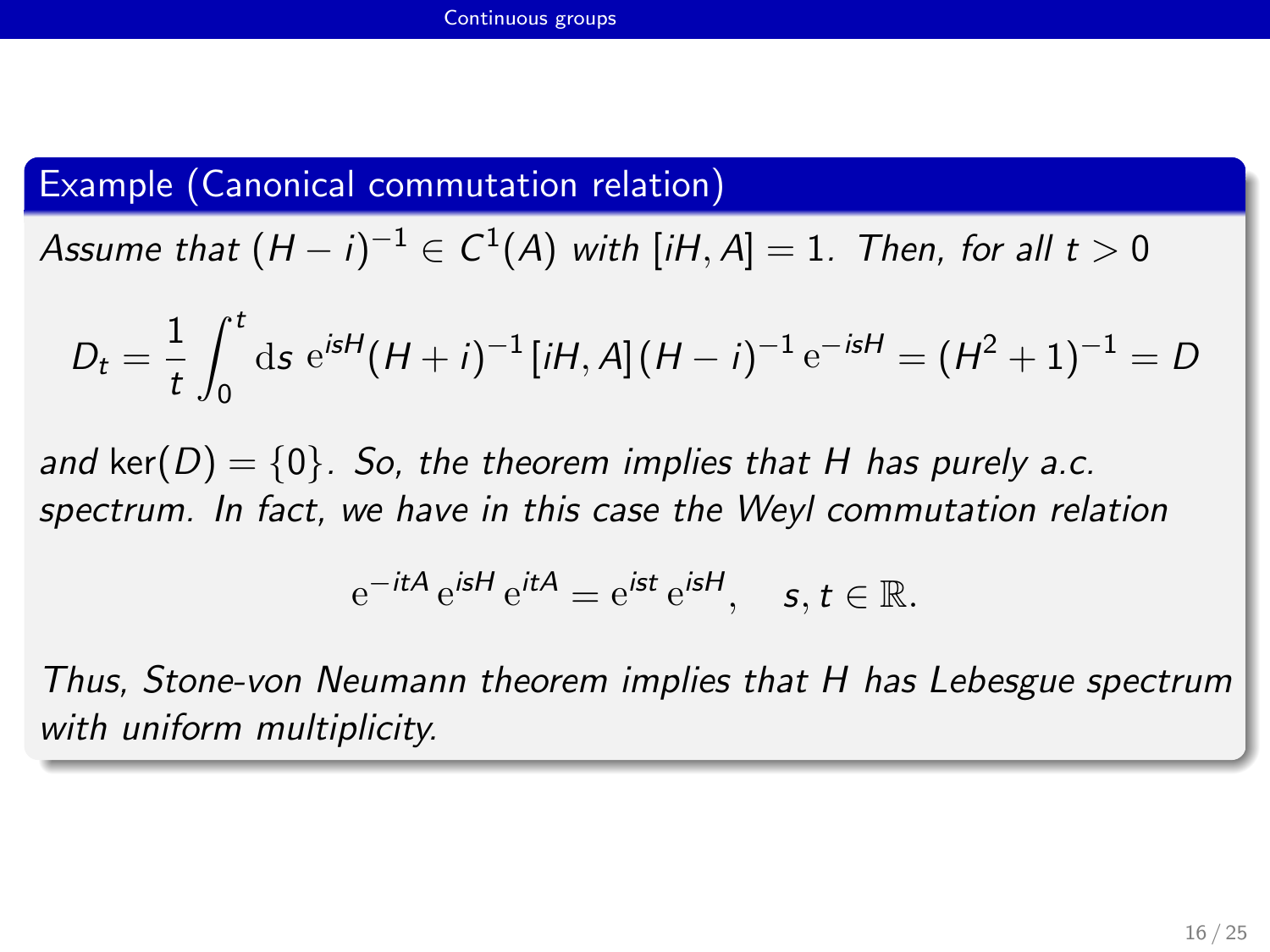<span id="page-16-0"></span>**Example** (Time changes of horocycle flows).

- $\Sigma$ , compact Riemannian surface of constant negative curvature
- $M := T^1\Sigma$ , unit tangent bundle of  $\Sigma$ (M is a compact 3-manifold with probability measure  $\mu$ ,  $M \simeq \Gamma \setminus \text{PSL}(2; \mathbb{R})$  for some cocompact lattice  $\Gamma$  in PSL(2;  $\mathbb{R}$ ))
- $\bullet$   $\mathsf{F}_h := \big\{ \mathsf{F}_{h,t} \big\}_{t \in \mathbb{R}}$ , horocycle flow on  $M$

• 
$$
F_g := \{F_{g,t}\}_{t \in \mathbb{R}}
$$
, geodesic flow on M

The flows  $F_h$ ,  $F_g$  are one-parameter groups of diffeomorphisms preserving the measure  $\mu$ .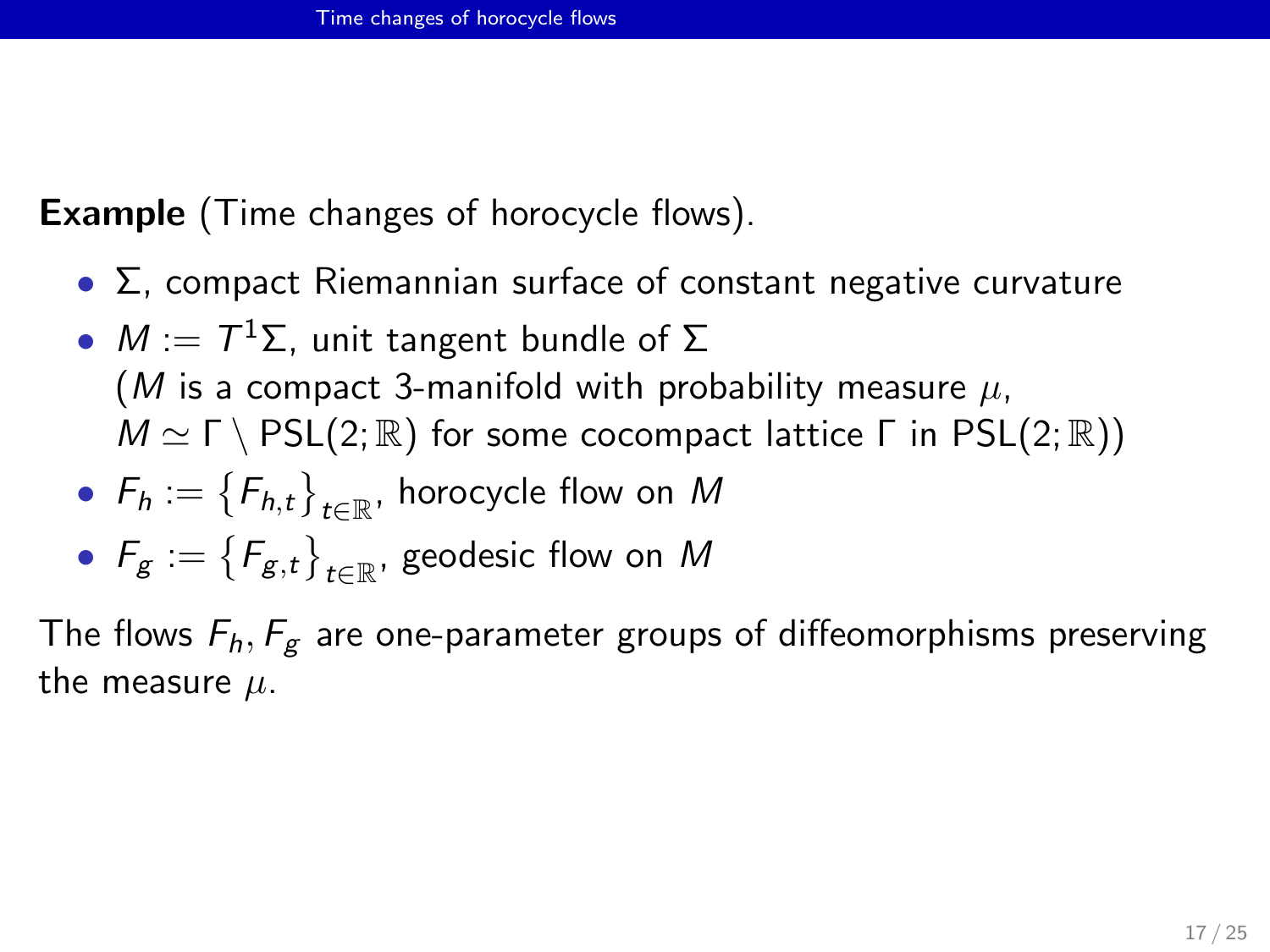<span id="page-17-0"></span>

Geodesic flow in the Poincaré half plane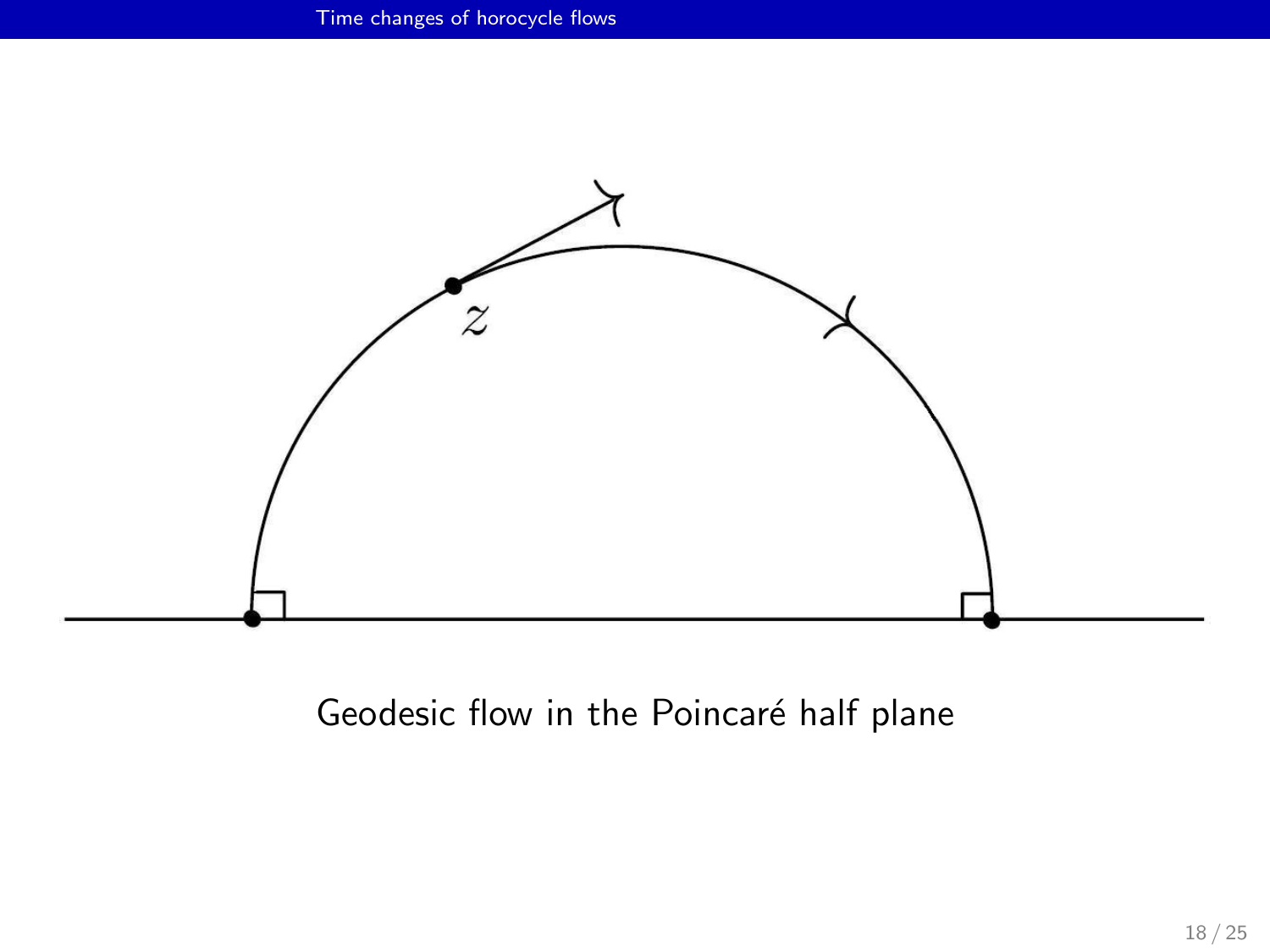<span id="page-18-0"></span>

Positive horocycle flow in the Poincaré half plane (from Bekka/Mayer's book)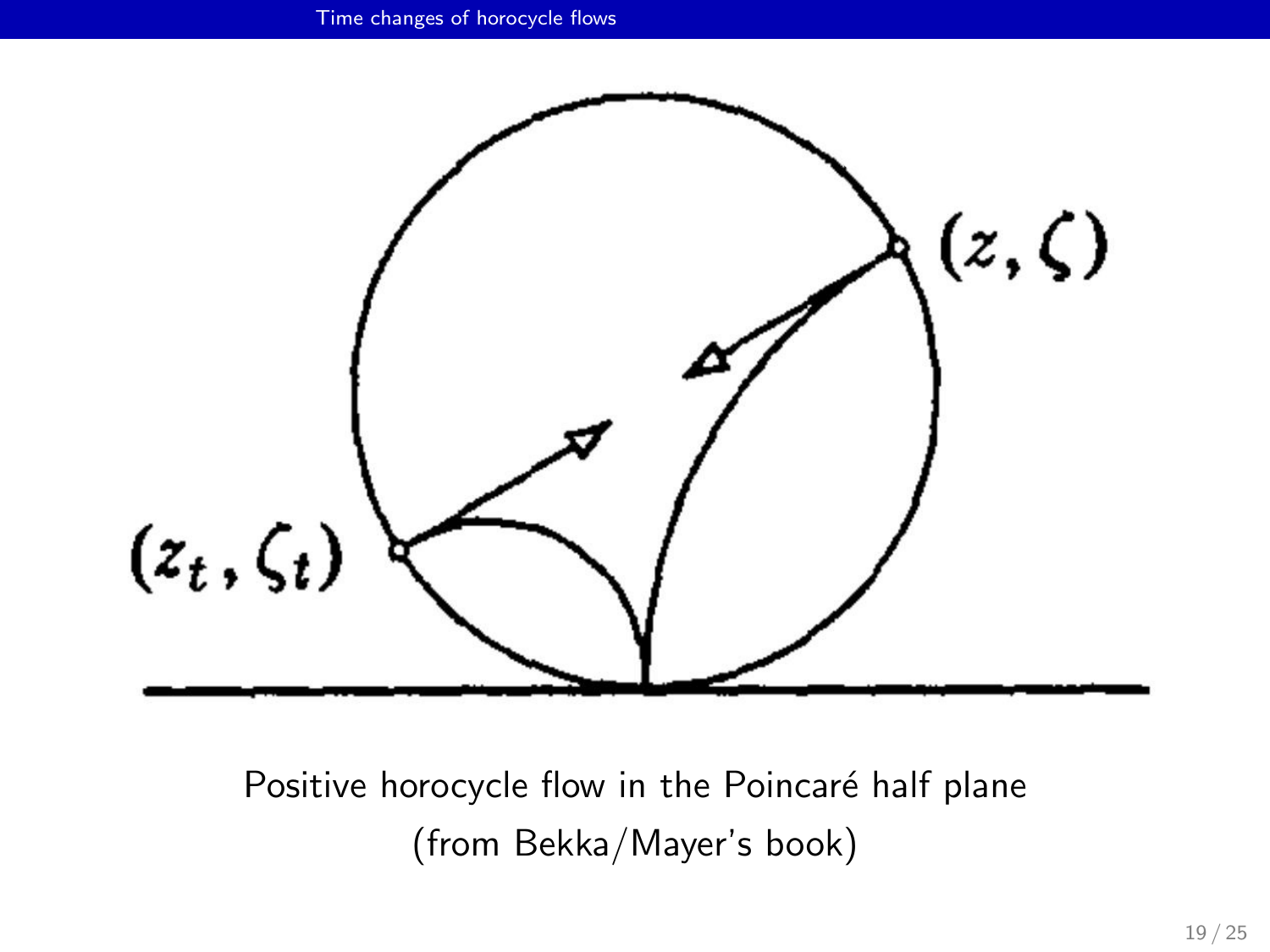<span id="page-19-0"></span>

Geodesics and horocycles in the Poincaré half plane (from Hasselblatt/Katok's book)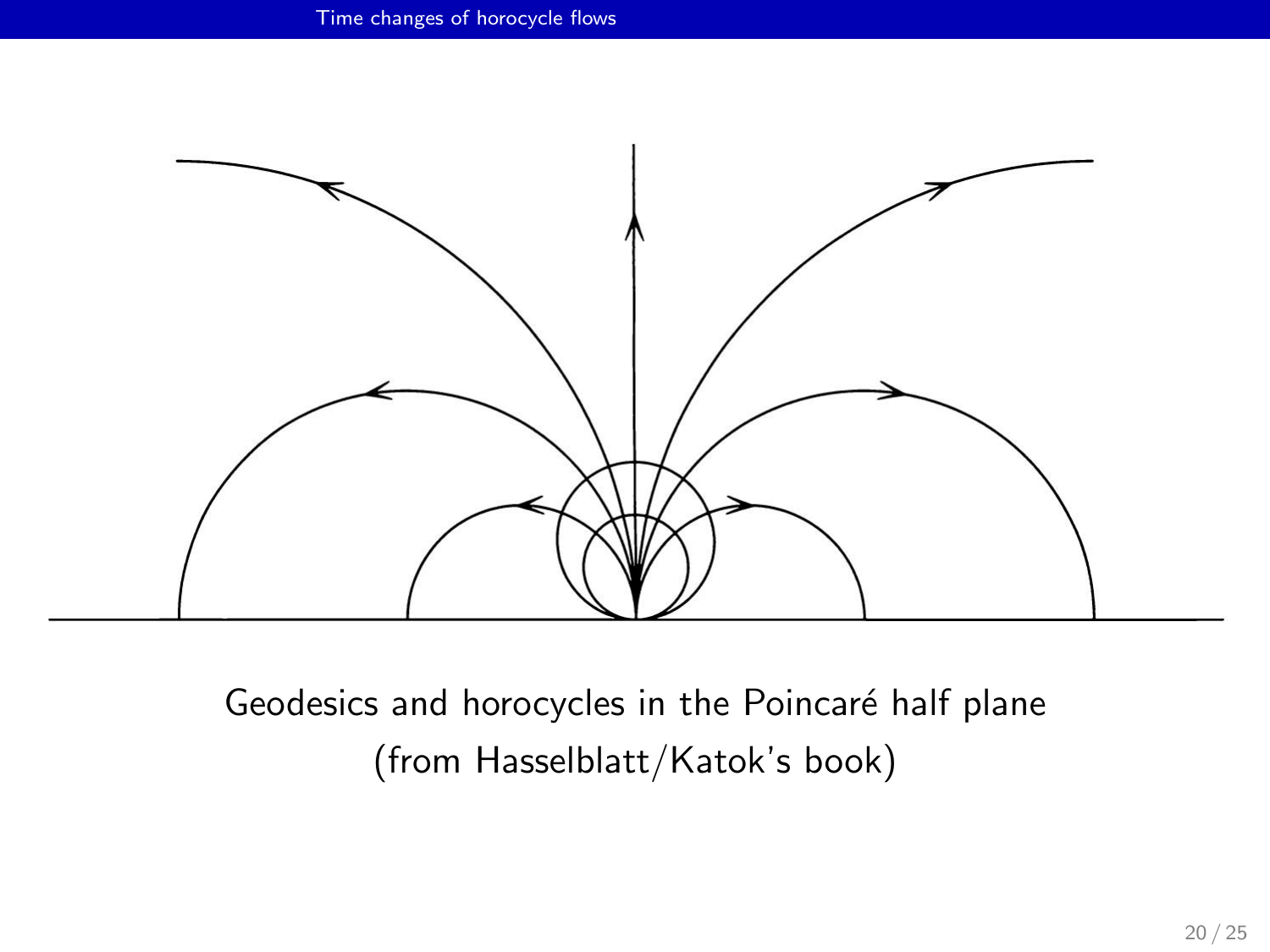<span id="page-20-0"></span>Each flow has an essentially self-adjoint generator

$$
H_j \varphi := -iX_j \varphi, \quad \varphi \in C^{\infty}(M) \subset L^2(M, \mu),
$$

with  $X_j$  the vector field associated to  $\mathcal{F}_j$ .  $H_h$  is of class  $\mathcal{C}^1(H_g)$  with

$$
[iH_h, H_g] = H_h.
$$

A  $\mathcal{C}^1$ -time change of  $X_h$  is a vector field  $fX_h$  with  $f\in\mathcal{C}^1\big(M;(0,\infty)\big).$  $fX_h$  has a complete flow  $F_h := \{F_{h,t}\}_{t \in \mathbb{R}}$  with generator  $H := fH_h$ essentially self-adjoint on  $\mathsf{C}^1(\mathsf{M})\subset \mathcal{H}:=\mathsf{L}^2(\mathsf{M},f^{-1}\mu).$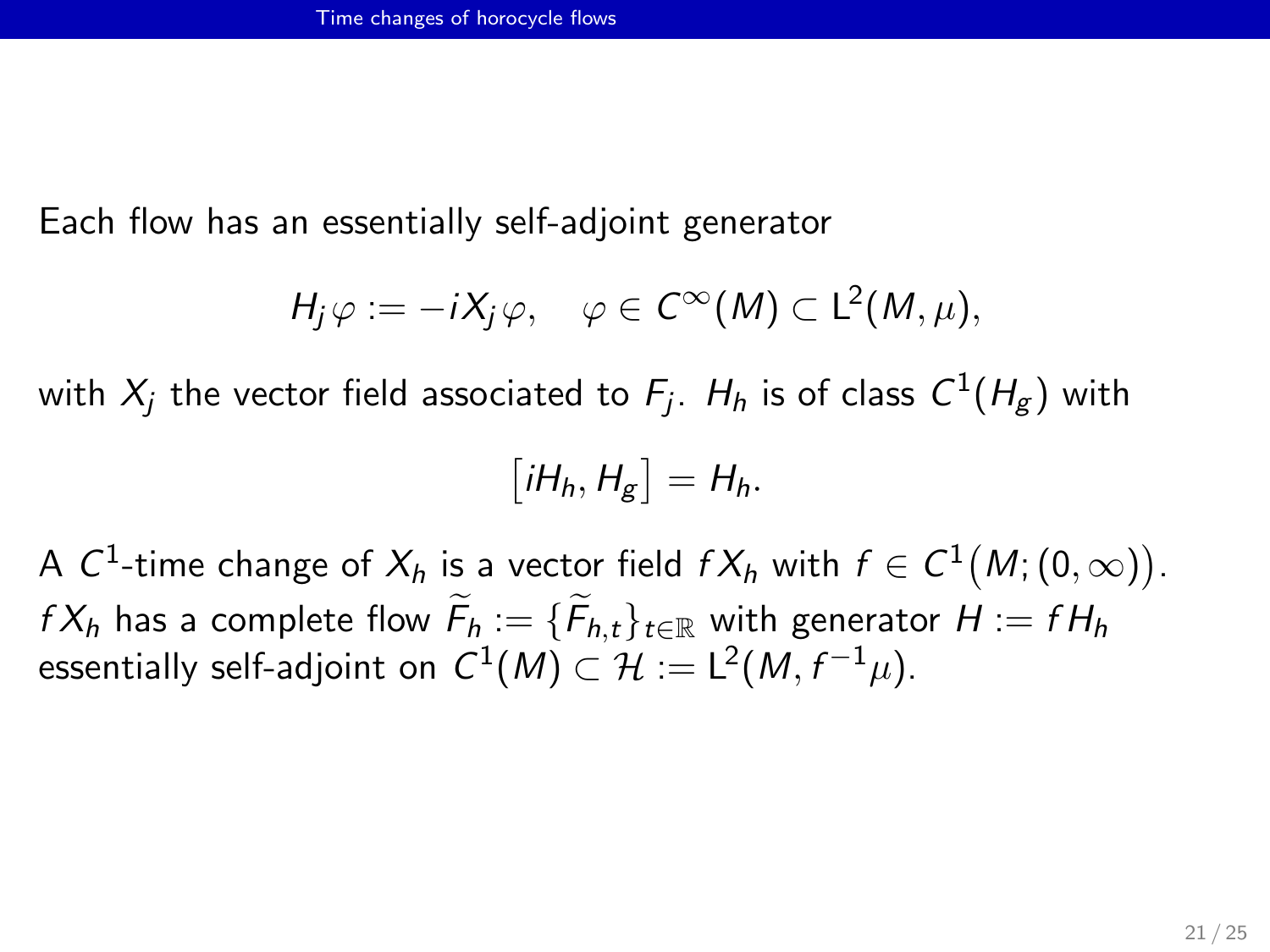<span id="page-21-0"></span>The operator

$$
A := f^{1/2} H_g f^{-1/2}
$$

is self-adjoint in  $\mathcal H$ , and  $(H-i)^{-1} \in \mathcal C^1(\mathcal A)$  with

$$
(H+i)^{-1}[iH,A](H-i)^{-1} = (H+i)^{-1}(H\xi + \xi H)(H-i)^{-1}
$$

and

$$
\xi := \frac{1}{2} - \frac{1}{2} f^{-1} X_g(f).
$$

So,

$$
D_t := \frac{1}{t} \int_0^t ds \, e^{isH} (H + i)^{-1} [iH, A](H - i)^{-1} e^{-isH}
$$
  
=  $(H + i)^{-1} (H\xi_t + \xi_t H)(H - i)^{-1}$ 

with

$$
\xi_t := \frac{1}{t} \int_0^t \mathrm{d} s \, \,\mathrm{e}^{isH} \, \xi \, \mathrm{e}^{-isH} = \frac{1}{t} \int_0^t \mathrm{d} s \, \big( \xi \circ \widetilde{F}_{h,-s} \big).
$$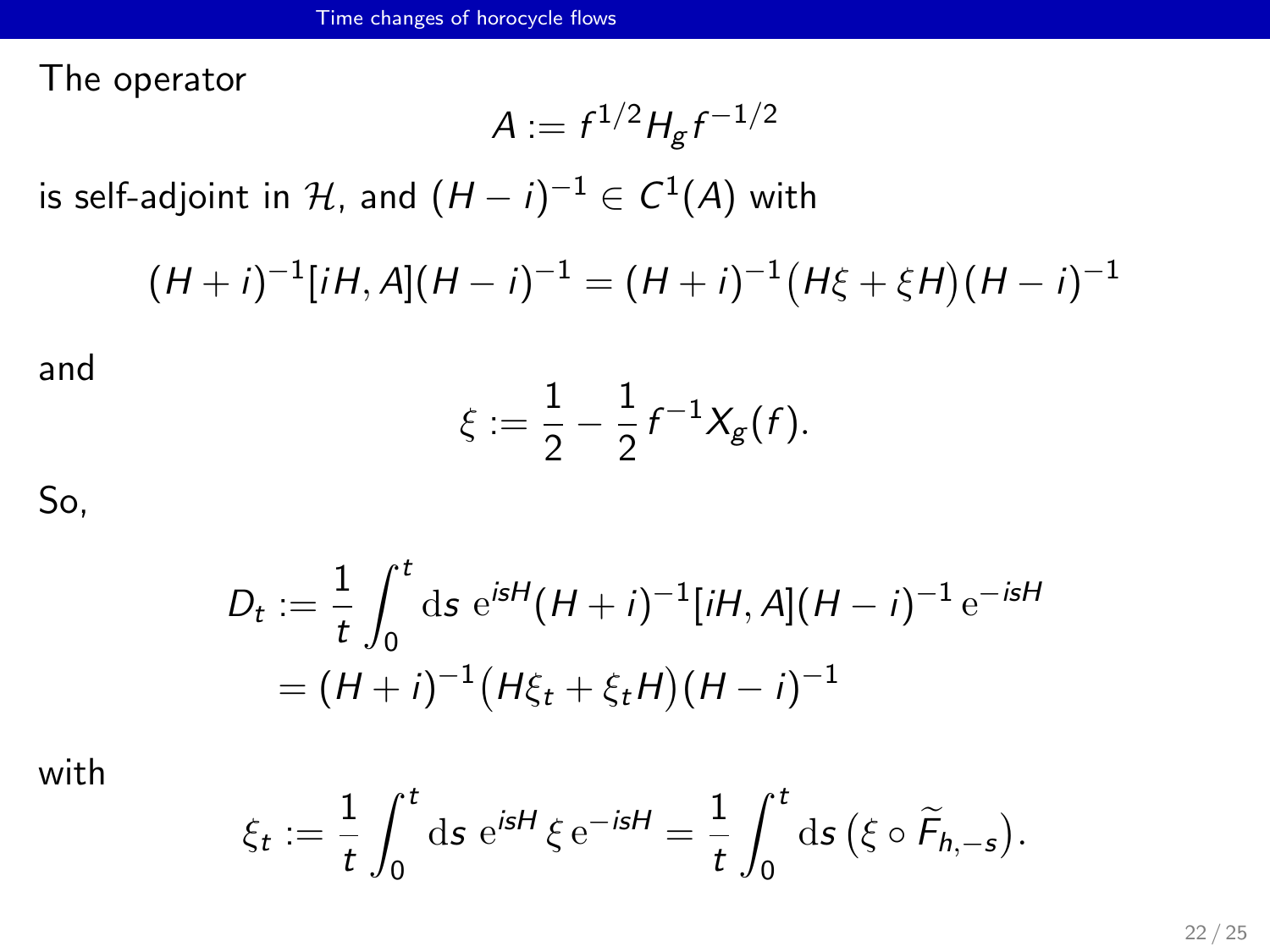<span id="page-22-0"></span>Since  $F_h$  is uniquely ergodic with respect to  $\mu$ ,  $F_h$  is uniquely ergodic with respect to  $\widetilde{\mu} := \frac{f^{-1}\mu}{\int_M f^{-1}(t)}$  $\frac{1}{\int_M f^{-1} d\mu}$ . Thus,

$$
\lim_{t \to \infty} \xi_t = \frac{1}{2} - \frac{1}{2} \int_M d\widetilde{\mu} f^{-1} X_g(f) = \frac{1}{2} + \frac{1}{2 \int_M f^{-1} d\mu} \int_M d\mu X_g(f^{-1}) = \frac{1}{2}
$$

uniformly on M, and

$$
D := \mathop{\text{s-lim}}_{t \to \infty} D_t = (H + i)^{-1} \left( H \cdot \frac{1}{2} + \frac{1}{2} \cdot H \right) (H - i)^{-1} = H (H^2 + 1)^{-1}.
$$

So, ker(D) = ker(H), and the theorem implies that

$$
\lim_{t\to\infty}\left\langle \varphi,\mathrm{e}^{-itH}\,\psi\right\rangle=0\quad\text{for all }\varphi\in\mathcal H\text{ and }\psi\in\ker(H)^{\perp}.
$$

Therefore,  $C^1$ -time changes of horocycle flows are strongly mixing.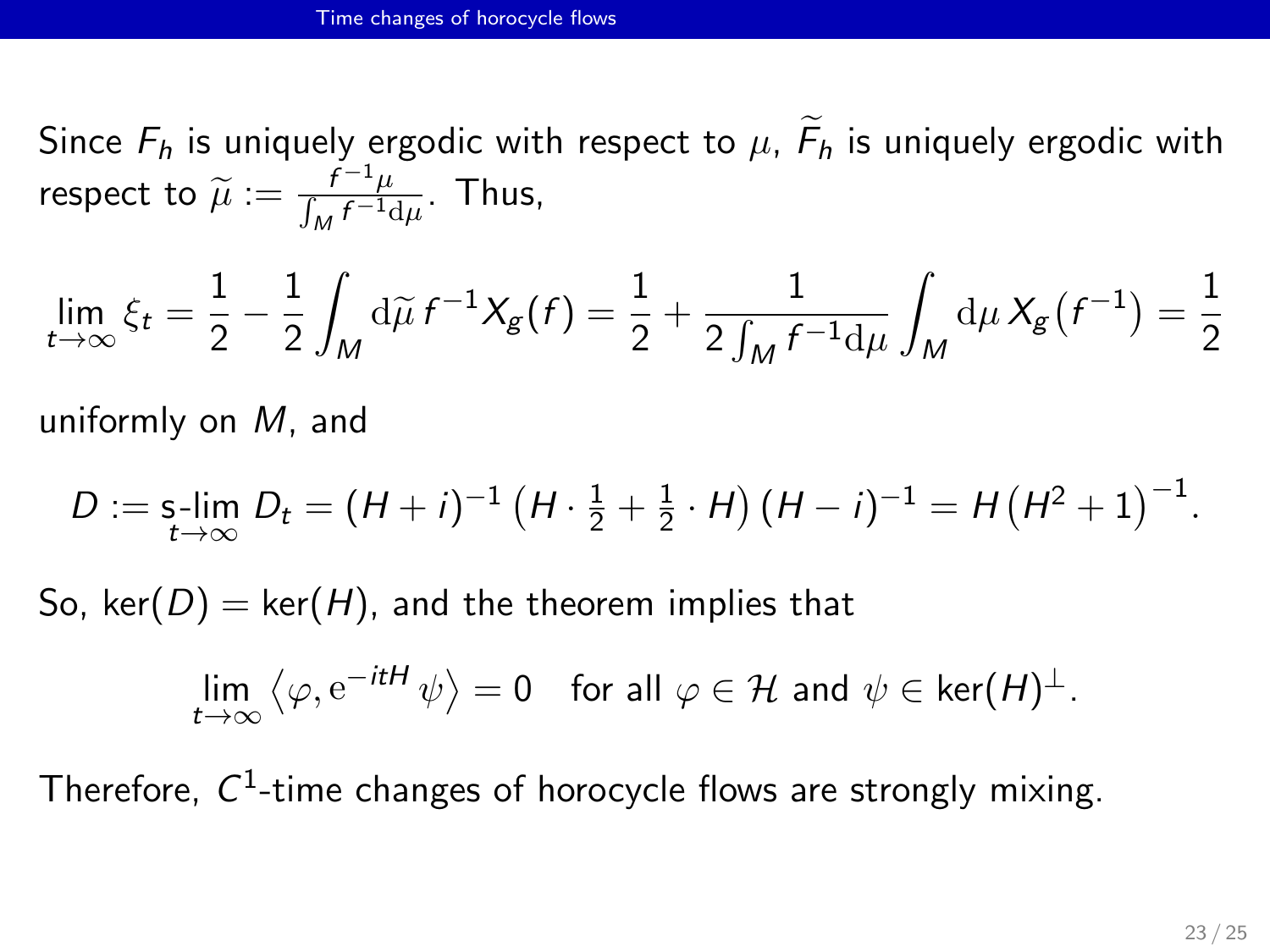# <span id="page-23-0"></span>Thank you !